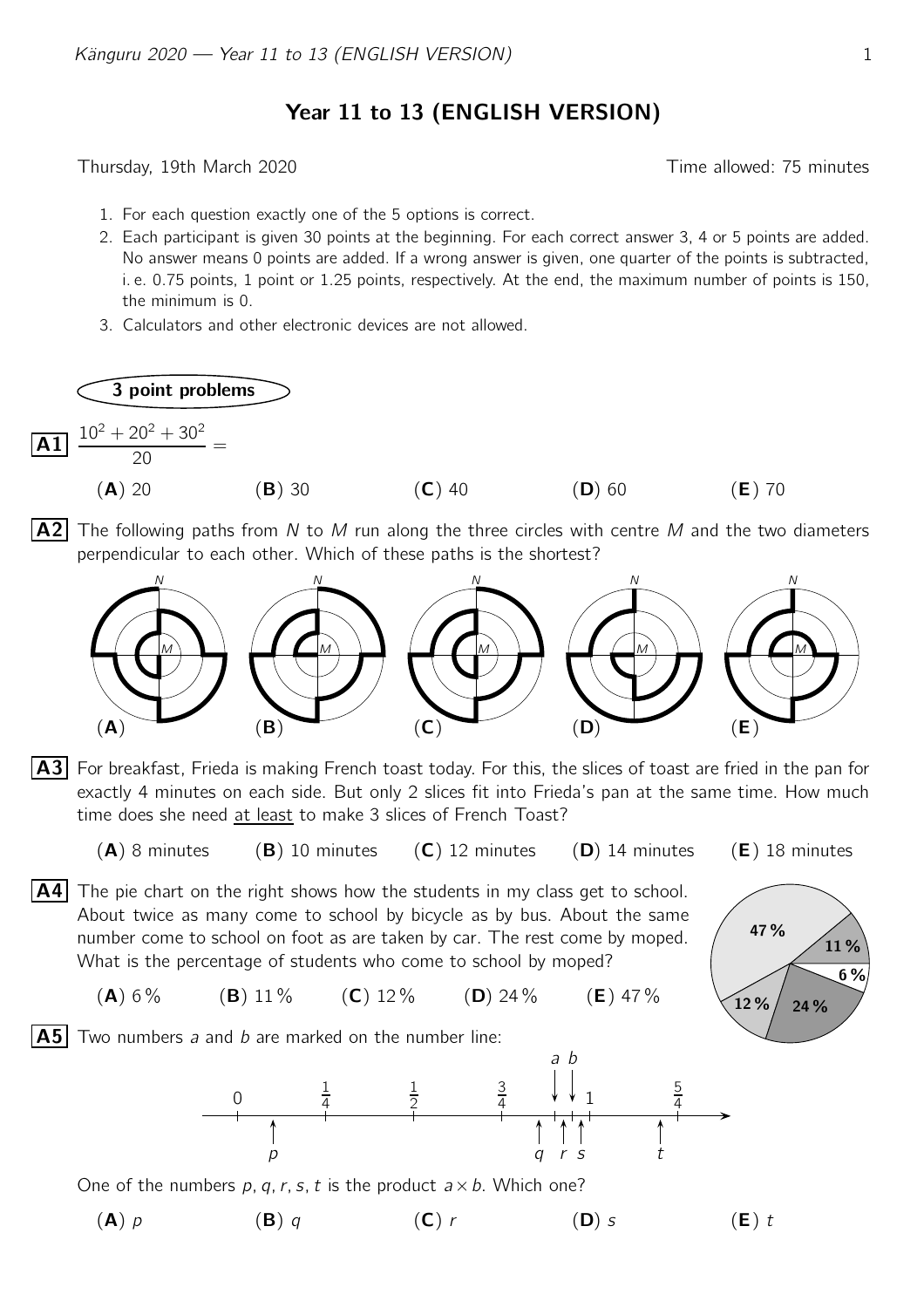A B C  $+$  B C D  $+$  CDE  $+$  D E A  $+$  E A B 2 6 6 4

|                                                              |                    |                          |                   | A6 Two (fair) dice are thrown simultaneously. The dice have two red, two blue and two white sides each. |
|--------------------------------------------------------------|--------------------|--------------------------|-------------------|---------------------------------------------------------------------------------------------------------|
| What is the probability that both dice show the same colour? |                    |                          |                   |                                                                                                         |
| $(\mathbf{A}) \frac{1}{\alpha}$                              | $(B) \frac{1}{12}$ | $(C) \frac{1}{\epsilon}$ | $(D) \frac{2}{0}$ | $(E) \frac{1}{2}$                                                                                       |

**A7** How many different real numbers x satisfy the equation  $\frac{x^2}{2}$ 3 = 3  $\frac{8}{x^2}$  ?

- (A) 0 (B) 1 (C) 2 (D) 3 (E) 4 A8 In the addition on the right, the same letters stand for the same digits. What is the value of  $A + B + C + D + E$ ?
	- (A) 14 (B) 16 (C) 24 (D) 26 (E) 34
- **A9** Let a, b and c be integers satisfying  $1 \le a \le b \le c$  and  $a \times b \times c = 10000$ . What is the largest possible value of  $b$ ?
	- (A) 10 (B) 25 (C) 50 (D) 100 (E) 200

 $|A10|$  A father lives together with his three children. Every year at Christmas they vote on where to go for their summer vacation. The age of each one gives their number of votes. This year the father has 36 votes, the children have 10, 8 and 5 votes. So no matter how the children vote, the father wins. How many years have to pass before the father can be outvoted?

(A) 5 (B) 6 (C) 7 (D) 13 (E) 14

## 4 point problems

- $\mathbf{B1}$  There are 5 coins on the table. All of them show "heads". In each move exactly 3 coins are turned over. What is the smallest number of moves needed for all coins to show "tails"?
	- (A) 2 (B) 3 (C) 4 (D) 5 (E) 6
- $|B2|$  Four identical boxes were glued together as in the diagram. To completely paint all 6 sides of one box, 200 ml of paint is needed. How much paint is needed to completely paint all sides of the whole construction (including the bottom)?



- (A) 500 ml (B) 550 ml (C) 600 ml (D) 700 ml (E) 750 ml
- **B3** The first two digits of a 10-digit number are 2 and 9. How many digits does the square of this number have?
	- (A) 11 (B) 15 (C) 19 (D) 21 (E) 22
- **B4** Three cuboids were arranged to make a larger cuboid. The diagram shows the length of one edge of one cuboid and the areas of four faces of the cuboids. What is the area of the face with the question mark?





(A) 21 (B) 24 (C) 25.5 (D) 27 (E) 28.5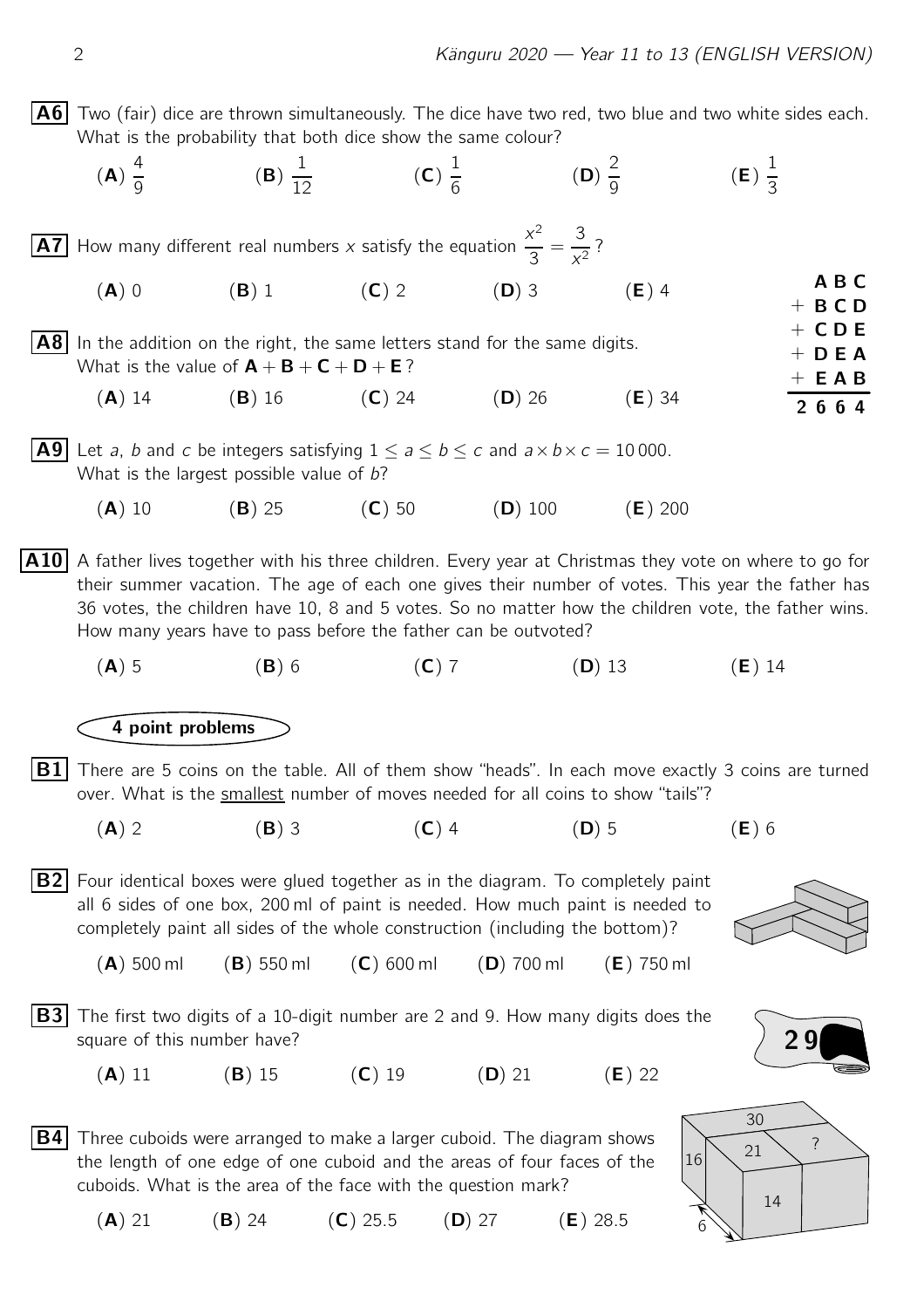**B5** If a, b and c are integers, which of the following numbers is certainly not equal to  $(a - b)^2 + (b - c)^2 + (c - a)^2$ ? (A) 0 (B) 1 (C) 2 (D) 6 (E) 8 **B6** If s screws weigh g grams and n nuts weigh the same as m screws, how many grams does one nut weigh? (A) gm sn  $(B)$  sgnm  $(C)$ sg  $\frac{eg}{nm}$  (D) gn sm (E) sm gn **B7** The sequence  $f_n$  is given by  $f_1 = 1$ ,  $f_2 = 3$  and  $f_{n+2} = f_n + f_{n+1}$  for  $n \ge 1$ . How many of the first 2020 elements of the sequence are even numbers? (A) 673 (B) 674 (C) 1010 (D) 1011 (E) 1347 B8 Matjaz has written a natural number in each of the ten small circles. In the 7 circle at the top is a 7. All around the circle the sum of the numbers in four consecutive circles is always the same. The sum of all ten numbers in the circles is one of the following numbers. Which one? (A) 147 (B) 325 (C) 512 (D) 621 (E) 777 **B9** The natural number N is divisible by exactly eight of the ten numbers from 2 to 11. Which two numbers could be the two numbers that do not divide N?  $(A)$  2 and 3  $(B)$  4 and 5  $(C)$  6 and 7  $(D)$  7 and 8  $(E)$  10 and 11  $\overline{B10}$  On a square with area 9 and a square with area 1, a larger square "leans",  $\mathsf{Q}$ l 1 as shown in the diagram. What is the area of this square?  $(A)$  37  $(B)$  50  $(C)$  65  $(D)$  80  $(E)$  99 5 point problems **C1** The diagram shows a part of the graph of the quadratic function  $\overline{\hspace{1cm}}$ y 0  $f(x) = ax^2 + bx + c$ . Which of the following numbers is positive? (A) c (B)  $b+c$  (C) ac (D) bc (E) ab  $|C2|$  Yesterday morning in the ice cream shop, Hannah wanted to buy a cone with two different flavours of ice cream. In the evening, Hannah's sister wanted to buy a cone with three different flavours of ice cream. In the morning, there were 16 different flavours to choose from. In the evening some flavours were already sold out. For the chosen number of flavours, Hannah and her sister had the same number of possible combinations to choose from. How many flavours were sold out in the evening? (A) 2 (B) 3 (C) 4 (D) 5 (E) 6  $\overline{C3}$  On a sheet with a square grid, a line was drawn through the grid P point P. What is the ratio between the areas of the three black triangles?  $(A) 1 : 2 : 3 (B) 1 : 2 : 4 (C) 1 : 3 : 9 (D) 1 : 4 : 8 (E) 1 : 4 : 9$